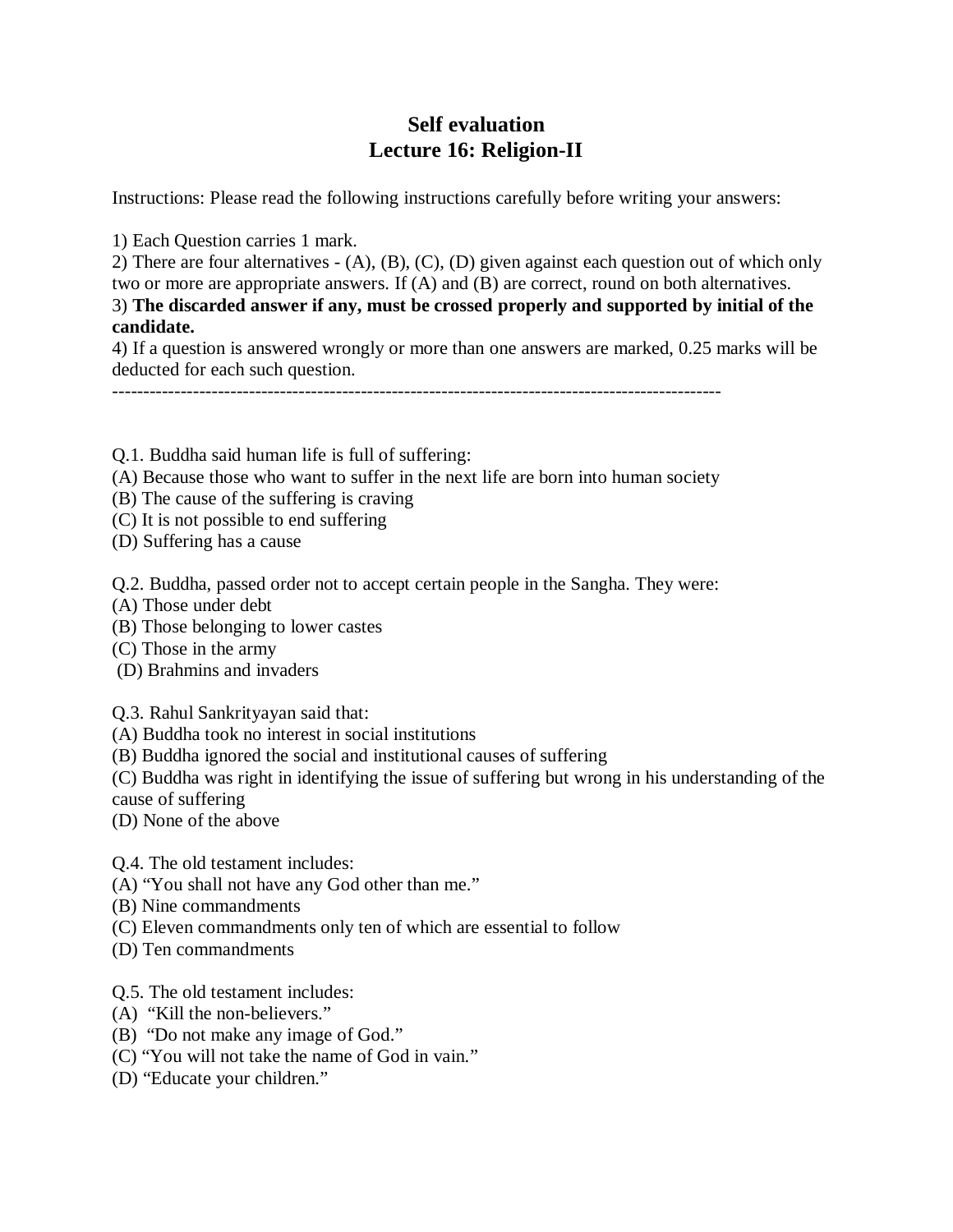Q.6. For functionalists, religion must be maintained because:

- (A) It leads to rational-scientific worldview
- (B) It helps in coping with the stresses and uncertainties of life
- (C) It explains injustice, death and accidents
- (D) It maintains the norms and values

Q.7. The four pillars of Islam include:

(A) A belief that Allah is everything, there is no God other than Allah; the last and the most powerful messenger of God is Mohammad

(B) Fasting during the 30 lunar days of Ramzan

(C) Pilgrimage to Mecca

(D) Eating of meat

Q.8. From sociologists' perspective religion may be defined in terms of:

- (A) Collective consciousness
- (B) Belief in multiple gods and goddesses
- (C) Belief that polytheism is superior to monotheism
- (D) The separation between sacred and profane

Q.9. Regarding magic and religion sociologists maintain that:

- (A) Magic is individual while religion is collective
- (B) Magic is done by uneducated people and religion is practiced by the educated people
- (C) Magic is done to harm to an individual and religion to help an individual

(D) Magic is scientific and religion is unscientific

Q.10 Sociologists predicted that industrialization will necessarily lead to secularization:

(A) And this has come true; no one in industrially advanced societies believes in God

(B) But this has not come true, religion has persisted though the nature of religion has changed

(C) Because in the industrial age people will be governed by scientific knowledge rather than traditional beliefs

(D) Consequently, industrialization must be preferred over feudalism